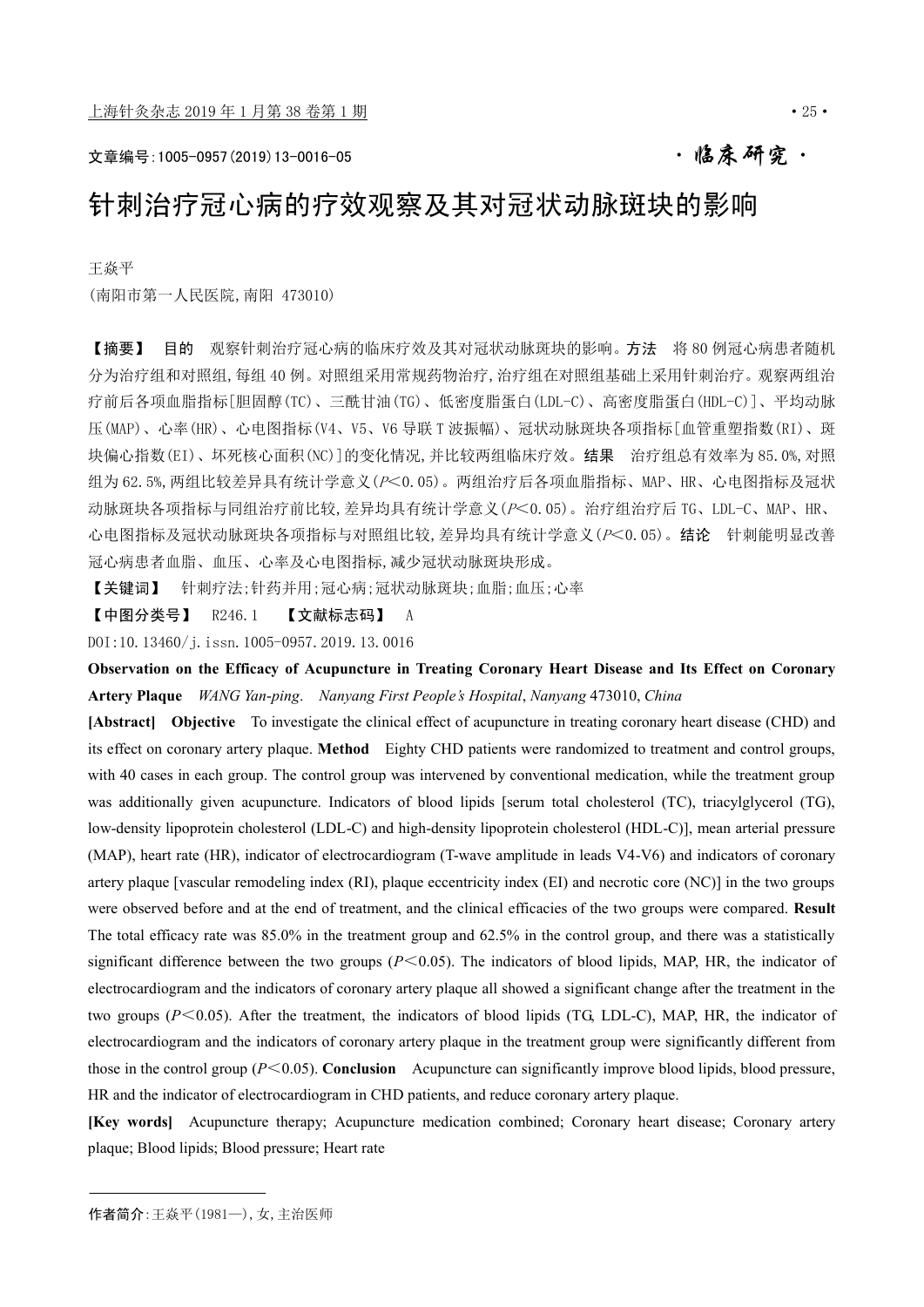冠状动脉粥样硬化为目前导致不良心血管事件的 主要原因之一,其发病率及致残率均较高,而冠心病 (coronary heart disease, CHD)、高血脂均可导致冠 状动脉粥样硬化的发生,其中 CHD 是因各种原因导致 冠状动脉狭窄、痉挛、阻塞而发生的相关症状心脏病, 以心绞痛为主要临床表现,改善其心绞痛症状,减少冠 状动脉斑块形成有重要意义[1-2]。心绞痛属中医学"心 痛""胸痹""真心痛"范畴,其病位在心,中医学认为 其致痛原因是血脉瘀阻,进而导致血瘀之证发生[3]。针 刺疗法可通过刺激患者神经中枢核团,改善脂代谢及 内分泌水平而发挥作用。有研究显示,针刺治疗对肥胖 并发高脂血症肝郁脾虚型患者有显著疗效[4], 但其在 CHD 中应用研究较少。故笔者采用针刺配合药物治疗 CHD 患者 40 例,并与单纯药物治疗 40 例相比较,现报 道如下。

#### 1 临床资料

#### 1.1 一般资料

80 例患者均为 2016 年 6 月至 2018 年 1 月南阳市 第一人民医院住院患者,按就诊先后顺序采用查随机 数字表法将患者随机分为治疗组和对照组,每组 40 例。治疗组中男 19 例,女 21 例;年龄最小 46 岁,最大 62 岁,平均(54±6)岁;病程最短 1 年,最长 14 年,平均 (7.78±0.82)年。对照组中男 17 例,女 23 例;年龄最 小 43 岁,最大 65 岁,平均(54±6)岁;病程最短 1 年, 最长 13 年,平均(7.65±0.88)年。两组性别、年龄及 病程比较,差异无统计学意义(P>0.05),具有可比性。

#### 1.2 诊断标准

①西医诊断标准符合《临床实用心血管病学》[5] 中慢性稳定型心绞痛的诊断标准。②中医辨证标准符 合《中药新药临床研究指导原则》[6]中气虚血瘀型 CHD 的诊断标准,主症为胸痛、胸闷,气短;次症为神疲乏力, 心悸,唇色紫暗,自汗;舌脉象为舌淡或暗,脉弦涩。

#### 1.3 纳入标准

①符合上述诊断标准,心绞痛每周发作 2 次以上, 均为稳定型心绞痛,加拿大心血管病学会分级为 I~ Ⅲ级;②签署知情同意书。

#### 1.4 排除标准

①急性心肌梗死或其他心脏疾病者;②妊娠、哺乳 期妇女或精神病患者;③不能耐受针刺治疗或美国麻 醉医师协会分级Ⅲ级以上及心功能分级Ⅲ级以上者。

# 2 治疗方法

#### 2.1 对照组

口服单硝酸异山梨酯片,每次 20~40 mg,每日 1 次;口服阿司匹林肠溶片 100 mg,每日 1 次;病情严重 者可静脉滴注硝酸甘油,并按患者病情变化给予抗心 律失常、抗凝剂、钙拮抗剂等。

#### 2.2 治疗组

在对照组基础上采用针刺治疗。取膻中及双侧内 关、郗门、足三里、心俞穴。患者先取仰卧位,常规消 毒后,采用苏州医疗用品厂有限公司出品的 0.30 mm× 30~40 mm 毫针进行针刺,内关、郄门直刺 0.5~0.8 寸,膻中平刺0.3~0.5寸,足三里直刺1~1.5寸,得气 后行平补平泻手法约 1 min,留针 30 min。起针后,患 者取俯卧位,采用 0.30 mm×40 mm 毫针针刺心俞,要求 向脊柱方向斜刺 1~1.2 寸,留针 15~20min,其间每隔 5 min 行针 1 次。每日治疗 2 次,患者在住院期间持续 治疗,出院后依据具体情况间断进行。

两组均治疗 4 周后进行疗效统计。

#### 3 治疗效果

# 3.1 观察指标

①两组治疗前后分别取晨起空腹静脉血 2 mL,应 用全自动生化分析仪测定血脂各项指标[胆固醇(TC)、 三酰甘油(TG)、低密度脂蛋白(LDL-C)、高密度脂蛋白 (HDL-C)];②记录两组治疗前后平均动脉压(MAP)、心 率(HR)、心电图指标(V4、V5、V6 导联 T 波振幅)的变 化情况;③两组治疗前后分别对冠状动脉造影显示狭 窄≥50%的斑块进行虚拟组织学血管内超声(VH-IVUS) 检查,在所得 IVUS 图上选择病变近端与远端 10 mm 内 最接近正常的部位作为近端与远端参照血管,依据组 织频谱射频信号分析建立虚拟组织学(BH),应用图像 处理系统分析冠状动脉斑块指标[血管重塑指数(RI)、 斑块偏心指数(EI)、坏死核心面积(NC)];④观察两组 不良反应。

#### 3.2 疗效标准

显效:心绞痛分级降低 2 级,原为Ⅰ、Ⅱ级患者心 绞痛基本消失,进行一般体力以上劳动不出现心绞痛, 且心电图缺血改变基本恢复正常或达正常标准。

有效:心绞痛分级降低 1 级,进行一般体力劳动不 出现心绞痛,心电图 S-T 段回升>0.05 mV 或恢复正常, 倒置 T 波变浅且恢复幅度≥25%,平坦 T 波变为直立。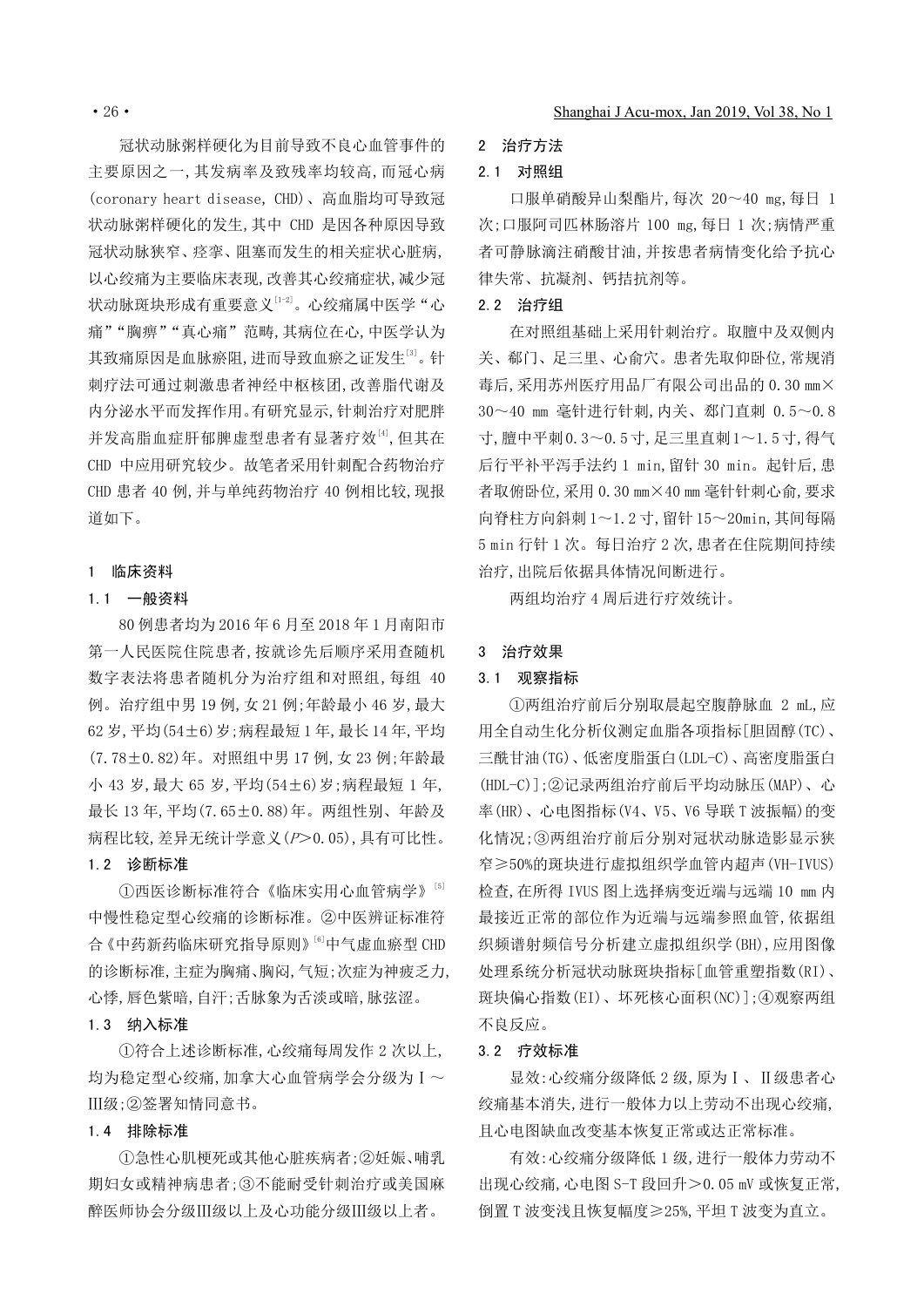## 上海针灸杂志 2019年1月第38卷第1期 ·27·

#### 3.3 统计学方法

所有数据采用 SPSS19.0 软件进行统计分析。符合 正态分布的计量资料以均数±标准差表示,采用 <sup>t</sup> 检 验;计数资料采用卡方检验。以 <sup>P</sup><0.05 表示差异具有 统计学意义。

#### 3.4 治疗结果

#### 3.4.1 两组临床疗效比较

由表 1 可见,治疗组总有效率为 85.0%,对照组为 62.5%,两组比较差异具有统计学意义(P<0.05)。

| 表 1 | 两组临床疗效比较 |    |    |    | (例)            |
|-----|----------|----|----|----|----------------|
| 组别  | 例数       | 显效 | 有效 | 无效 | 总有效率/%         |
| 治疗组 | 40       | 19 | 15 | 6  | $85.0^{\circ}$ |
| 对照组 | 40       | 10 | 15 | 15 | 62.5           |

注:与对照组比较<sup>1)</sup>  $P$ <0.05

3.4.2 两组治疗前后各项血脂指标比较

由表 2 可见,两组治疗前各项血脂指标(TC、TG、 LDL-C、HDL-C)比较,差异均无统计学意义(P>0.05)。

# 表 2 两组治疗前后各项血脂指标比较

两组治疗后各项血脂指标与同组治疗前比较,差异均 具有统计学意义(P<0.05)。治疗组治疗后 TG、LDL-C 指标明显低于对照组,两组比较差异均具有统计学意  $X(P<0.05)$ .

3.4.3 两组治疗前后 MAP、HR 及心电图指标比较

由表 3 可见,两组治疗前 MAP、HR 及心电图指标比 较,差异均无统计学意义 $(P>0.05)$ 。两组治疗后 MAP、 HR 及心电图指标与同组治疗前比较,差异均具有统计  $\frac{1}{2}$ 意义 $(P< 0.05)$ 。治疗组治疗后 MAP、HR 及心电图指 标与对照组比较,差异均具有统计学意义(P<0.05), 提示治疗组改善 MAP、HR 及心电图指标优于对照组。 3.4.4 两组治疗前后冠状动脉斑块各项指标比较

由表 4 可见,两组治疗前冠状动脉斑块各项指标 (RI、EI、NC)比较,差异均无统计学意义(P>0.05)。 两组治疗后冠状动脉斑块各项指标与同组治疗前比较, 差异均具有统计学意义(P<0.05)。治疗组治疗后冠状 动脉斑块各项指标与对照组比较,差异均具有统计学 意义(P<0.05),提示治疗组改善冠状动脉斑块各项指 标优于对照组。

 $\bar{x} \pm s$ , mmol/L)

| 组别  | 例数 | 时间  | ТC                            | TG                    | LDL=C                            | $HDL-C$                  |
|-----|----|-----|-------------------------------|-----------------------|----------------------------------|--------------------------|
| 治疗组 |    | 治疗前 | $2.45 + 0.26$                 | $6.46 \pm 0.68$       | $3.65 \pm 0.39$                  | $1.62 \pm 0.17$          |
|     | 40 | 治疗后 | $1.45 \pm 0.14$ <sup>1)</sup> | 4. $43 + 0.45^{12}$   | 2. 76 $\pm$ 0. 29 <sup>112</sup> | $1, 77 + 0, 231$         |
| 对照组 | 40 | 治疗前 | $2,48+0,26$                   | $6.42 \pm 0.71$       | $3.61 + 0.42$                    | $1,60+0.20$              |
|     |    | 治疗后 | $1.52 \pm 0.18$ <sup>11</sup> | $5.10 + 0.53^{\circ}$ | 3, $13 + 0$ , $34^{\circ}$       | 1.75 + 0.19 <sup>1</sup> |

注:与同组治疗前比较  $p < 0.05$ ;与对照组比较  $p < 0.05$ 

#### 表 3 两组治疗前后 MAP、HR 及心电图指标比较

| 表 3 |    | 两组治疗前后 MAP、HR 及心电图指标比较 |                               |                            | $(\bar{x} \pm s)$                         |
|-----|----|------------------------|-------------------------------|----------------------------|-------------------------------------------|
| 组别  | 例数 | 时间                     | MAP(mmHg)                     | $HR(\frac{\pi}{m})$        | V4、V5、V6 导联 T 波振幅(mV)                     |
| 治疗组 | 40 | 治疗前                    | $99.37 + 10.18$               | $73.35 + 8.61$             | $0.02 \pm 0.03$                           |
|     |    | 治疗后                    | 106, $46 + 12$ , $69^{12}$    | 80, $43 \pm 8$ , $72^{12}$ | 0. $08 \pm 0.02^{\scriptscriptstyle 1/2}$ |
| 对照组 | 40 | 治疗前                    | $99.45 + 10.05$               | $72.86 + 7.73$             | $0.03 \pm 0.04$                           |
|     |    | 治疗后                    | 113. $32 + 11$ . $43^{\circ}$ | $84.55 + 8.51$             | $0.05 \pm 0.03^{1}$                       |

#### 注:与同组治疗前比较<sup>1)</sup> $P$ <0.05;与对照组比较<sup>2)</sup> $P$ <0.05

# 表 4 两组治疗前后冠状动脉斑块各项指标比较

| 组别  | 例数 | 时间  | R I                  | ΕI                       | $NC$ (%)                         |
|-----|----|-----|----------------------|--------------------------|----------------------------------|
| 治疗组 |    | 治疗前 | $1.45 \pm 0.16$      | $6.29 + 0.67$            | $15.63 + 1.73$                   |
|     | 40 | 治疗后 | 1. $15 + 0.16^{1/2}$ | 3, $62 + 0$ , $42^{12}$  | 10.06 $\pm$ 1.22 <sup>1)2)</sup> |
| 对照组 |    | 治疗前 | $1.42 \pm 0.15$      | $6.18 + 0.63$            | $15.52 \pm 1.84$                 |
|     | 40 | 治疗后 | $1, 22 + 0, 131$     | 4.65 + 0.51 <sup>1</sup> | 12.55 $\pm$ 1.33 <sup>1)</sup>   |

注:与同组治疗前比较  ${}^{11}P$ <0.05;与对照组比较  ${}^{21}P$ <0.05

 $\bar{x} \pm s$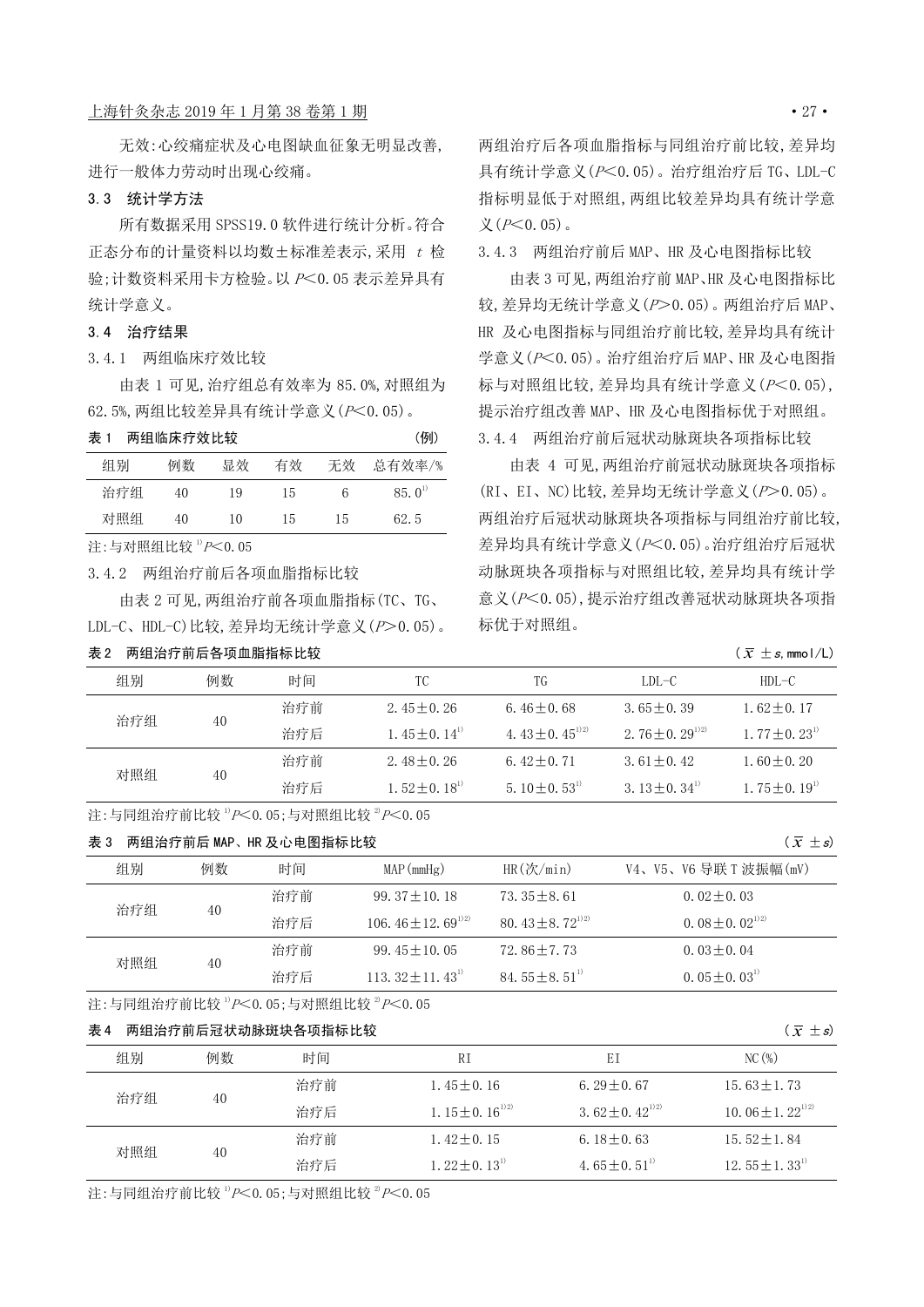# 3.4.5 不良反应 两组治疗期间均未见明显不良反应。

## 4 讨论

近年来心血管疾病已成为威胁人体健康的主要疾 病, 其中 CHD 是目前严重威胁人类健康的常见疾病[7-10], 而冠状动脉粥样硬化斑块形成与其发病存在密切关 联。CHD 患者以心绞痛为主要表现,各种刺激也会使其 神经内分泌紊乱,血流状态改变,MAP、HR 波动大,同时 在心电图上可监测到缺血 ST 段改变[11-14]。CHD 稳定型 心绞痛属中医学"胸痹心痛""卒心痛"范畴,该病多 与外邪内侵、过食肥甘、情志不畅等因素有关,而传统 中医针刺疗法已得到世界卫生组织认可,能治疗包括 CHD 在内的多种疾病,可能通过调控基因表达、调节心 肌能量代谢、改善心肌细胞凋亡等降低心绞痛发生频 率,从而改善临床症状,但针刺疗法对 CHD 患者实验室 指标及冠状动脉斑块的影响研究较少[15-18]。

本研究结果显示,治疗组治疗后总有效率为 85.0%,明显高于对照组(62.5%),这与贾丹等[19]的研究 结果相近,表明针刺疗法治疗 CHD 能有效提高疗效。 《灵枢·五邪》:"邪在心,则病心痛。"患者发生 CHD 是因其心脏的脉络"不营"或"不通"所致,致痛原因 在于血脉瘀阻[20-23]。内关为八脉交会阴维,阴维为病在 脏,因此内关善治内脏疾患,是心胸疾病之要穴;膻中 为手厥阴心包经背俞穴,心俞则为手少阴心经背俞穴, 俞募相配可调理阴阳,发挥行气血、镇痛通脉的作用; 气会膻中,辅以心包经之郗门穴,可使气行血运,达到 活血化瘀、逐瘀止痛之效;足三里为胃之合穴,具有降 逆化浊、通调脏腑的作用,是治疗 CHD 心绞痛的常用腧 穴 [24]。诸穴合用,可提升针刺治疗 CHD 的疗效。

现代医学认为,肥胖是因为摄入能量大于消耗量, 过剩能量在体内转换为脂肪,以脂肪形式贮存于体内, 故 CHD 患者可发生血脂改变[25-26]。本研究发现两组治 疗后 TC、TG、LDL-C 及 RI、EI、NC 均显著下降,HDL-C 均显著升高,且治疗组治疗后 TG、LDL-C 及 RI、EI、 NC 明显低于对照组,这与石立鹏等[27]的研究结果相似, 提示针刺疗法可较好地改善 CHD 患者血脂水平,减少 冠状动脉斑块形成,可能是因为针刺通过对经络腧穴 的刺激而调节下丘脑-垂体-肾上腺皮质及交感-肾上 腺髓质系统,提高脂肪循环率,加速基础代谢,促进热 量产生,使积存的脂肪被消耗,继而达到消脂作用,减

# ·28· Shanghai J Acu-mox, Jan 2019, Vol 38, No 1

少冠状动脉斑块形成。CHD 患者冠状动脉供血不足难 以满足心肌耗氧量需求,使心脏供氧减少[28]。本研究结 果显示,治疗组治疗后 MAP、HR 明显低于对照组,而 V4、 V5、V6 导联 T 波振幅明显大于对照组,提示针刺疗法 对 CHD 患者实验室指标有较好的改善作用。其中针刺 内关可对缺血性再灌注损伤造成的心肌细胞凋亡产生 抑制,保护患者心肌缺血,使其血栓溶解性增加,改善 纤维蛋白稳定性,降低血液粘稠度,同时内关对心脏有 相对特异性,可增强心肌收缩力,使心搏量增加,降低 冠心病患者 HR,使其心脏供血得到明显改善,心绞痛 症状得以明显缓解,在心电图上可观察到对缺血 ST 段 即时效应有明显改善作用[29-30]。此外,两组治疗期间均 未见明显不良反应,提示针刺疗法安全性较好。

综上所述,针刺对 CHD 患者实验室指标及冠状动 脉斑块有较好的改善作用,能发挥调脂作用,安全性好, 值得临床进一步研究。

#### 参考文献

- [1] 黄凤荣.冠心病合并 2 型糖尿病患者冠状动脉硬化斑 块的影像学特征分析[J].四川医学,2017,38(4):392- 395.
- [2] 罗红,李友钱.冠心病患者血清降钙素原、超敏 C 反应 蛋白水平变化及其与冠状动脉斑块的相关性研究[J]. 实用心脑肺血管病杂志,2016,24(4):24-27.
- [3] 何志凌,何善康,王侠.冠心病痰浊证候与冠脉斑块组 织学指标的相关性探讨[J].中西医结合心脑血管病杂 志,2018,16(3):260-263.
- [4] 闫利敏,刘志诚,徐斌.针刺加叩刺治疗肥胖并发高脂 血症肝郁脾虚型患者疗效观察[J].针灸临床杂志, 2016,32(8):1-4.
- [5] 郭继鸿,王志鹏,张海澄,等.临床实用心血管病学[M]. 北京:北京大学医学出版社,2015:206-212.
- [6] 郑筱萸.中药新药临床研究指导原则(试行)[S].北京: 中国医药科技出版社,2002:1-5.
- [7] Dalen JE, Alpert JS, Goldberg RJ, *et al*. The epidemic of the 20(th) century: coronary heart disease[J]. *Am J Med*, 2014,127(9):807-812.
- [8] Zhu KF, Wang YM, Zhu JZ, *et al*. National prevalence of coronary heart disease and its relationship with human development index: A systematic review[J]. *Eur J Prev Cardiol*, 2016, 23(5): 530-543.